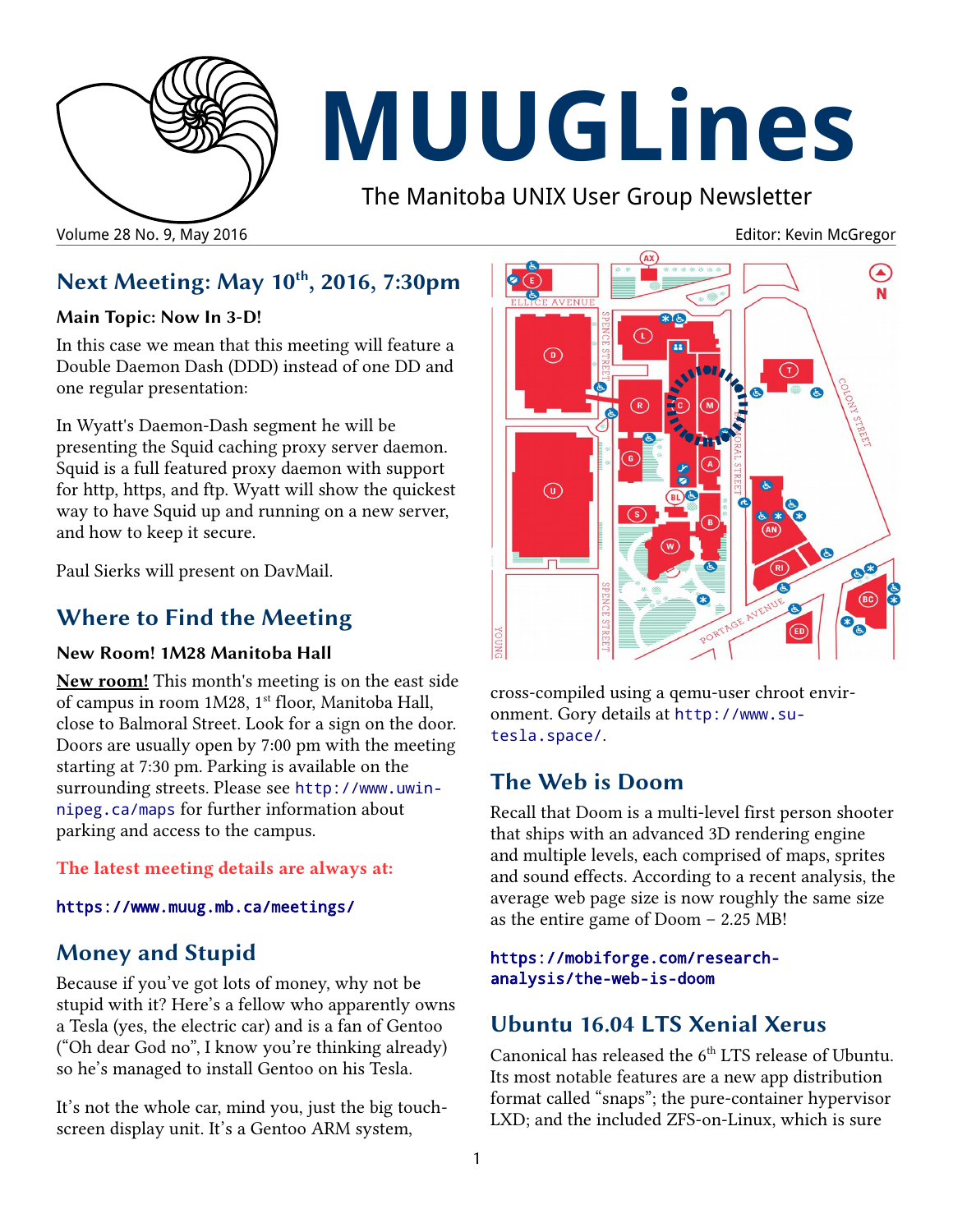to give open-source proponents headaches and lawyers smiles.

Get it at the usual location,

<http://www.ubuntu.com/download>. As a side note, Ubuntu 16.10's code name will be Yakkety Yak.

# **FreeBSD 10.3 Released**

For those of you looking for an OS with ZFS support on somewhat firmer ground, take a look at the latest release of FreeBSD. A few of the latest features are support of the latest Intel Skylake chipsets, Gnome 3.16.2, improved root-on-ZFS support, and the Linux compatibility layer has been substantially improved.

#### <https://www.freebsd.org/>

# **OpenIndiana**

For another approach to ZFS, there's always the OpenSolaris fork known as OpenIndiana. Progress continues to be made; the release known as Hipster 2016.04 is out in ISO form. It's generally a rolling release with only occasional installation ISOs, so if you'd like to get your feet wet, now would be a good time.

#### <http://www.openindiana.org/>

# **Nethack's Long-Awaited Update**

The recent update to NetHack has been eagerly awaited by fans of that game for the last thirteen years. This shadowy group behind the update, known by fans simply as DevTeam, can be very tight-lipped about what they're up to. The community has generally viewed them with a sort of worshipful awe as they have slowly added new depth and sophistication to the game with each iteration. (A popular catchphrase is TDTTOE, or "The DevTeam Thinks of Everything.")

The release of the update seemed like a great time to talk to the developers of this beloved title, about the past and future of the game, and the devotion of the fan community that makes its ongoing development possible.

#### [http://gamasutra.com/view/news/269726/The\\_s](http://gamasutra.com/view/news/269726/The_story_behind_NetHacks_longawaited_updatethe_first_since_2003.php) [tory\\_behind\\_NetHacks\\_longawaited\\_updatethe\\_](http://gamasutra.com/view/news/269726/The_story_behind_NetHacks_longawaited_updatethe_first_since_2003.php) [first\\_since\\_2003.php](http://gamasutra.com/view/news/269726/The_story_behind_NetHacks_longawaited_updatethe_first_since_2003.php)

## **Delete Your Linux Hosting Business**

Did you hear about the owner of a web-hosting company who claimed to have erased his entire business with a single script command? It turns out he's a believer in the adage that no advertising is bad advertising – he made the whole thing up.

Marco Marsala of Italy posted a cry for help on Server Fault in April claiming he'd accidentally erased all the data on his servers including backups (which were purportedly mounted from remote storage).

"The moderators on Server Fault have been in contact with the author about this, and as you can imagine, they're not particularly amused by it," Stack Overflow said in a statement.

It's not clear yet whether there's a moral to this story.

# **RHEL 5 EOL Approaching**

If you're a Red Hat Enterprise Linux shop, you ought to be planning your upgrade soon. On the other hand, if you have deep pockets, you've got a few years yet.

> In accordance with the Red Hat Enterprise Linux Errata Support Policy, support for Red Hat Enterprise Linux 5 will be retired on March 31, 2017, at the end of Production Phase 3. Until that date, customers will continue to receive Critical impact security patches and selected urgent priority bug fixes for RHEL 5.11 (the final RHEL 5 release).

However, we recognize that some customers will wish to remain on Red Hat Enterprise Linux 5 even after the March 31, 2017 retirement date. To meet this customer requirement, Red Hat will offer customers the option to purchase the Extended Life Cycle Support (ELS) Add-On as an annually renewable subscription. This ELS Add-On provides customers with up to an additional three and a half (3.5) years of Critical impact security fixes and selected urgent priority bug fixes for RHEL 5.11. RHEL 5 ELS coverage will conclude on November 30, 2020.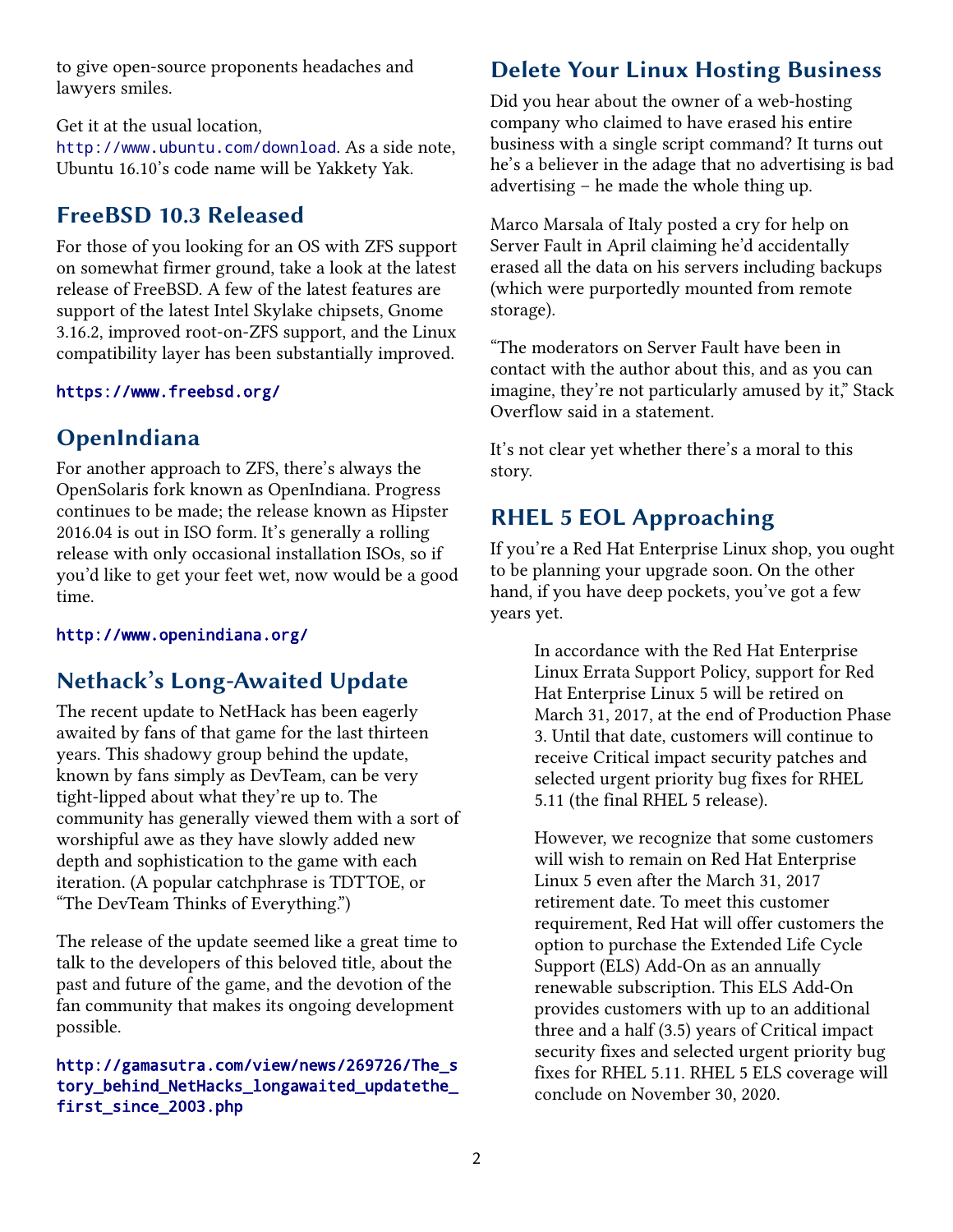## **The VAX Platform Is No More**

This may not be news to some people, but it was announced recently that after much internal discussion, OpenBSD has officially discontinued support for the VAX architecture. It appears that 5.9 will be the last release to support these machines from the past (and the present, in some cases).

#### [http://undeadly.org/cgi?](http://undeadly.org/cgi?action=article&sid=20160309192510) [action=article&sid=20160309192510](http://undeadly.org/cgi?action=article&sid=20160309192510)

On the other hand...

#### **OpenVMS 8.4-2 Released**

VMS Software, Inc. (VSI) today announced the worldwide availability of VSI OpenVMS Version 8.4- 2 (Maynard Release) operating system for HPE Integrity servers. The Maynard Release is the second by VSI. The new OS is compatible with HPE Integrity servers running the latest Intel Itanium 9500 series processor *[They're still making those? -Ed.]*, as well as most prior generations of the Itanium processor family. VSI also reconfirmed plans to offer OpenVMS on x86-based servers.

"This second release reaffirms our long-term commitment to the OpenVMS platform, and builds upon our highly successful first release of OpenVMS in June of 2015," said Duane P. Harris, CEO of VMS Software. "It is the first of many exciting improvements planned for OpenVMS, including future updates to the file system, TCP/IP, and other major improvements that we look forward to sharing with our customers as we work our way through the planned roadmap."

### **Quote Of The Month**

"Our recent experience with the Linux scheduler revealed that the pressure to work around the challenging properties of modern hardware, such as non-uniform memory access latencies (NUMA), high costs of cache coherency and synchronization, and diverging CPU and memory latencies, resulted in a scheduler with an incredibly complex implementation. As a result, the very basic function of the scheduler, which is to make sure that runnable threads use idle cores, fell through the cracks."

*Jean-Pierre Lozi et al*

#### **LXD 2.0 Released**

LXD is a relatively new entrant in the containermanagement arena; the project started roughly a year and a half ago. It provides a REST-based interface to Linux containers as implemented by the LXC project. LXD made its 2.0 release on April 11, which is the first production-ready version.

At its heart, LXD is a daemon that provides a REST API to manage LXC containers. It is called a "hypervisor" for containers and seeks to replicate the experience of using virtual machines but without the overhead of hardware virtualization. LXC containers are typically "system containers" *[see also Solaris 'zones' -Ed.]* that look similar to an OS running on bare metal or a virtual machine, unlike Docker (and other) container systems that focus on "application containers". The intent is to build a more userfriendly approach to containers than what is provided by LXC.

The easiest ways to get started with LXD are all based on Ubuntu systems, which is not surprising given that Canonical is the main sponsor of the project. There are provisions for other distributions (Gentoo, presently) and for building the Go code from source, though. There is also an online demo that can be used try out LXD from a web browser.

The LXD daemon uses a number of kernel technologies to make the containers it runs more secure. For example, it uses namespaces and, in particular, user namespaces to separate the container users from those of the system at large. As outlined in lead developer Stéphane Graber's Introduction to LXD one of the core design principles "was to make it as safe as possible while allowing modern Linux distributions to run inside it unmodified".

A container in LXD consists of a handful of different pieces. It has a root filesystem, some profiles that contain configuration information (e.g. resource limits), devices (e.g. disks, network interfaces), and some properties (e.g. name, architecture). The root filesystems are all image-based, which is something of a departure from the template-based filesystems that LXC uses. The difference is that instead of building the filesystem from a template when the container is launched (and possibly storing the result), LXD uses a pre-built filesystem image that